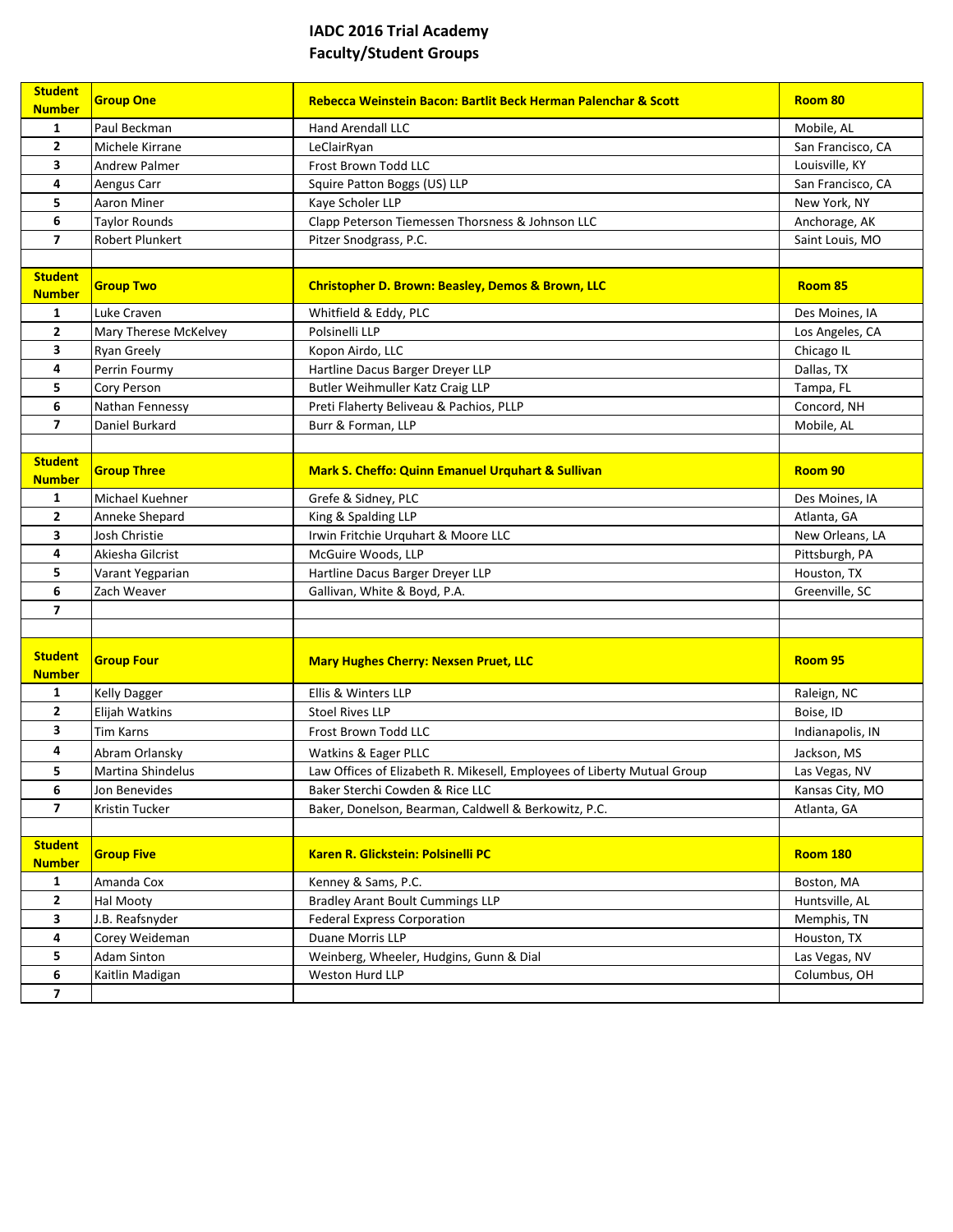| <b>Student</b><br><b>Number</b> | <b>Group Seven</b>        | <b>Wendy D. May: Hartline Dacus Barger Dreyer LLP</b>           | <b>Room 190</b>                 |
|---------------------------------|---------------------------|-----------------------------------------------------------------|---------------------------------|
| $\mathbf{1}$                    | Paul Rosenblatt           | <b>Butler Snow LLP</b>                                          | Ridgeland, MS                   |
| $\mathbf{2}$                    | Anna Ritchie              | Martin Pringle Law Firm                                         | Wichita, KS                     |
| 3                               | <b>Andrew Stakelum</b>    | King & Spalding LLP                                             | Houston, TX                     |
| 4                               | <b>Hilary Bright</b>      | McNeer, Highland, McMunn and Varner, LC                         | Kingwood, WV                    |
| 5                               | Kirby Mitchell            | South Carolina Legal Services                                   | Greenville, SC                  |
| 6                               | Michael Wozny             | Lavin, O'Neil, Cedrone & DiSipio                                | Philadelphia, PA                |
| $\overline{7}$                  | Chris Mirakian            | Foland, Wickens, Eisfelder, Roper & Hofer PC                    | Kansas City, MO                 |
|                                 |                           |                                                                 |                                 |
| <b>Student</b><br><b>Number</b> | <b>Group Eight</b>        | <b>William C. McGowin: Bradley Arant Boult Cummings LLC</b>     | <b>Room 230</b>                 |
| 1                               | Peter Ivins               | <b>Williams Law Firm</b>                                        | Missoula, MT                    |
| $\mathbf{2}$                    | Julie Galbo-Moyes         | Venable LLP                                                     | Baltimore, MD                   |
| 3                               | Carl Morrison             | <b>Fereral Express Corporation</b>                              | Memphis, TN                     |
| 4                               | <b>Christy Hawkins</b>    | Haltom & Doan                                                   | Texarkana, TX                   |
| 5                               | Alex Turner               | Nelson Mullins Riley & Scarborough LLP                          | Huntington, WV                  |
| 6                               | Kellen J. Mathews         | Adams and Reese LLP                                             | Baton Rouge, LA                 |
| $\overline{7}$                  | <b>Tara Cross</b>         | Gibson, McAskill & Crosby, LLP                                  | Buffalo, NY                     |
|                                 |                           |                                                                 |                                 |
|                                 |                           |                                                                 |                                 |
| <b>Student</b><br><b>Number</b> | <b>Group Nine</b>         | Raymond G. Mullady, Jr.: Nelson Mullins Riley & Scarborough LLP | <b>Room 271</b>                 |
| $\mathbf{1}$                    | <b>Patrick McStravick</b> | Ricci Tyrrell Johnson & Grey                                    | Philadelphia, PA                |
| $\overline{2}$                  | Kim Davis-Primer          | Baker Donelson Bearman Caldwell & Berkowitz                     | Jackson, MS                     |
| 3                               | Cameron Hoyler            | King & Spalding LLP                                             | Los Angeles, CA                 |
| 4                               | <b>Brandon Gutshall</b>   | Shook, Hardy & Bacon LLP                                        | Kansas City, MO                 |
| 5                               | <b>Taylor Williams</b>    | Paine   Bickers LLP                                             | Knoxville, TN                   |
| 6                               | Anne Averitt              | <b>Bradley Arant Boult Cummings</b>                             | Birmingham, AL                  |
| $\overline{7}$                  | <b>Kiran Patel</b>        | Blake, Cassels & Graydon LLP                                    | Toronto, CANADA                 |
|                                 |                           |                                                                 |                                 |
| <b>Student</b><br><b>Number</b> | <b>Group Ten</b>          | Kenneth A. Murphy: Drinker Biddle & Reath                       | <b>Room 272</b>                 |
| 1                               | Arun Thomas               | FedEx Ground Package System, Inc.                               | Moon Township, PA               |
| 2                               | Kelly Bieri               | Shook, Hardy & Bacon, L.L.P.                                    | Kansas City, MO                 |
| 3                               | Junaid Odubeko            | <b>Bradley Arant Boult Cummings LLP</b>                         | Nashville, TN                   |
| 4                               | Dan Spira                 | Sidley Austin LLP                                               | Chicago, IL                     |
| 5                               | Jonathan May              | Lewis, Thomason, King, Krieg & Waldrop, P.C.                    | Memphis, TN                     |
| 6<br>$\overline{7}$             | Daniel Taylor             | Bartlit Beck Herman Palenchar & Scott LLP                       | Denver, CO<br>Oklahoma City, OK |